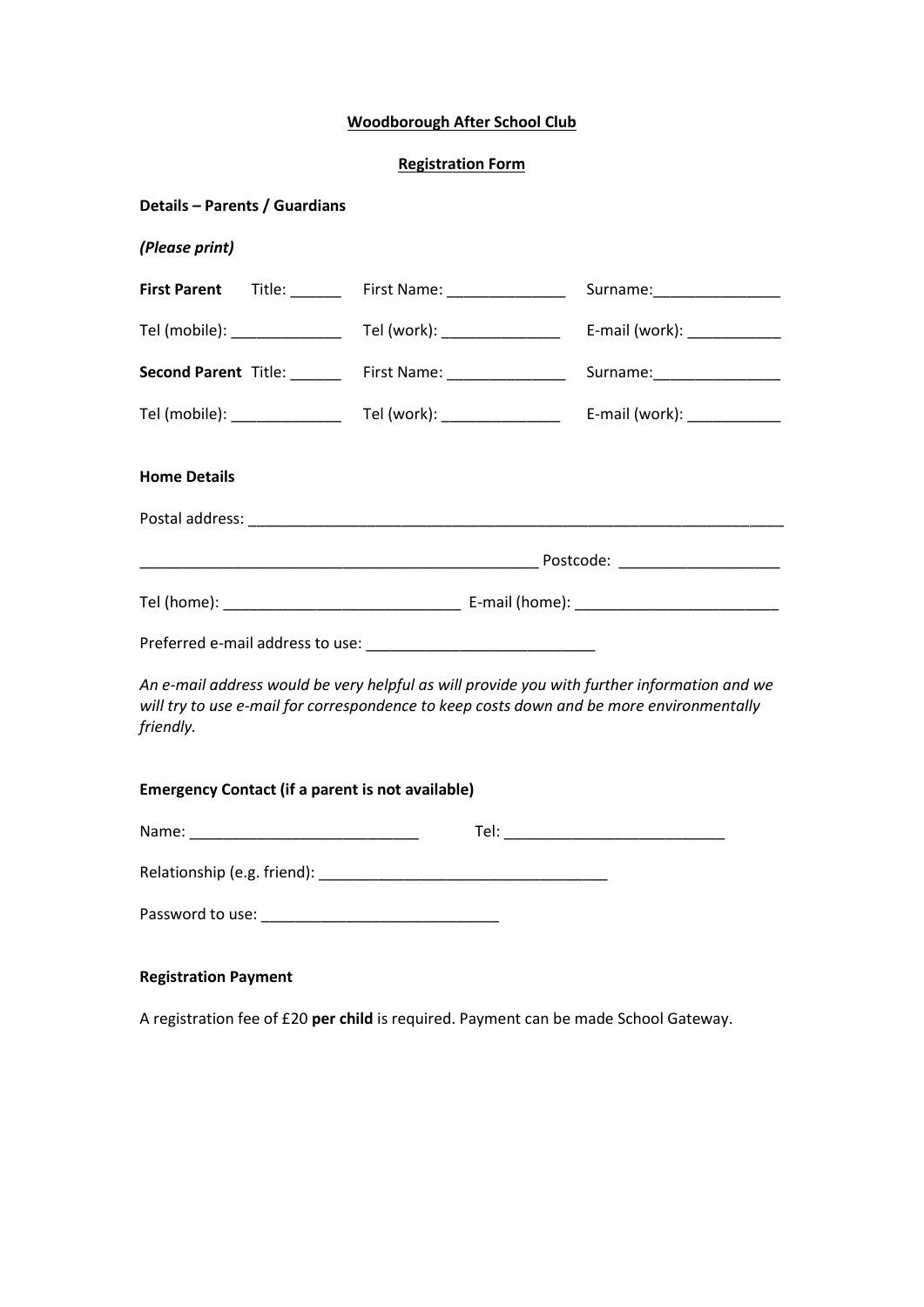### **Medical details and consents**

| Child's name:                                                                                                                                                                                                     | Date of birth: |
|-------------------------------------------------------------------------------------------------------------------------------------------------------------------------------------------------------------------|----------------|
| Doctor:                                                                                                                                                                                                           |                |
| <b>Doctor's address:</b>                                                                                                                                                                                          |                |
| Doctor's telephone:                                                                                                                                                                                               |                |
| Does your child or the child in your care have any known medical problems or additional<br>needs? (Please list)                                                                                                   |                |
| Please detail any medical needs your child has and any medication taken. Please provide full<br>details and note that if medication is needed an additional medication consent form will<br>need to be completed. |                |
| Does your child have any known allergies or major dislikes (foods or materials)? An Allergy<br>Management Plan will be put in place where required.                                                               |                |
| Does your child have any special dietary requirements?                                                                                                                                                            |                |
| Other information about your child that you think it would be helpful for us to know:                                                                                                                             |                |

## **Consents (please indicate your agreement)**

| Permission to administer medication (provided by you)                                               | YES / NO |
|-----------------------------------------------------------------------------------------------------|----------|
| Permission to seek medical assistance (in an emergency)                                             | YES / NO |
| Permission to allow your child to go on local outings with<br>After School Club staff (local walks) | YES / NO |
| Permission to allow photographs of your child to be taken                                           | YES / NO |
| Permission to apply sunscreen to your child                                                         | YES / NO |
| Signed:                                                                                             | Date:    |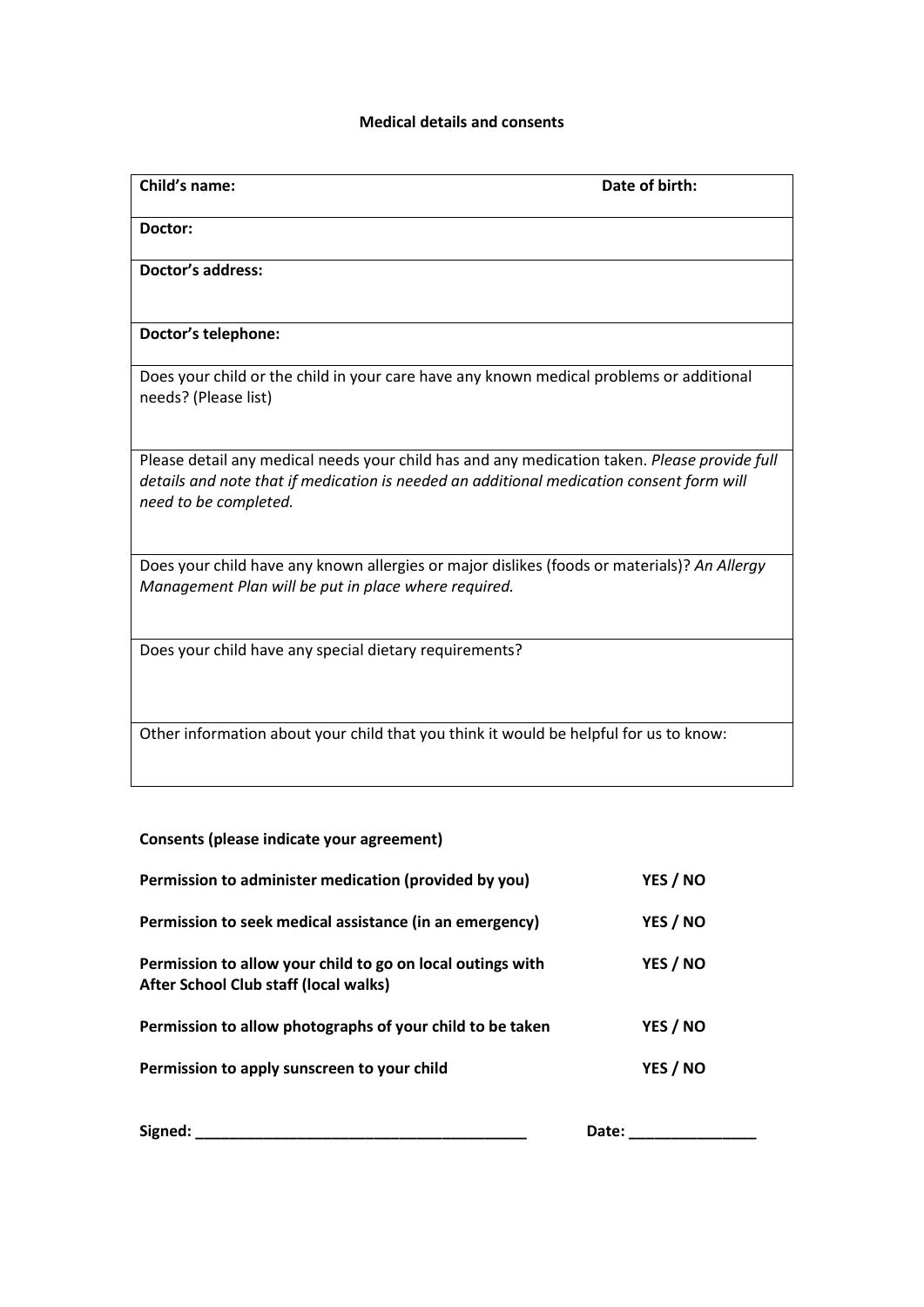### **Woodborough After School Club**

### **Parent/Guardian Contract**

### **Child/Children's**

**Name(s)……………………………………………………………………………………………………………….**

### **Parent/Guardian's**

**name………………………………………………………………………………………………………………..**

- **I consent for my child to attend Out of School Club. I understand that the club has policies and procedures and that there are expectations and obligations relating to both the club and myself and my child and I agree to abide by them.**
- **I understand that the After School Club is a playcare facility and that whilst my child is there, After School Club is legally responsible for him/her until collected and signed out by a 'Named' responsible adult.**
- **My child/children will be provided with a snack and drink whilst at the club, unless otherwise requested.**
- **I will inform the Club Manager if I am collecting my child from school on a day that he/she is booked into the club.**
- **I will book my child/children into the club on a termly basis and will pay promptly.**
- **I understand that I will not be reimbursed for sessions that my child/children to do not attend.**
- **It is my responsibility to keep the Club Manager informed of any alterations to the information regarding my child.**
- **I accept that whilst at After School Club, my child/children may get involved in messy activities and will provide my child/children with appropriate clothing to accommodate this.**
- **I understand that After School Club closes promptly at 6.00pm and that I will be charged an extra £10 from 6.00 – 6.30pm.**
- **I accept that my child/children's place may be withdrawn if I continually exceed the designated pick-up time.**
- **If any child remains at school after 6.30pm, after the Club Manager has done everything possible to contact parents and emergency contacts, then the After School Club will be legally required to contact Social Services.**
- **Whilst we try to ensure the safety and security of items, we cannot be held responsible for anything lost or stolen.**
- **I have read the behaviour policy and agree to its terms and appreciate that in some circumstances it may be necessary to exclude my child from the club and I will not be reimbursed for missed sessions.**